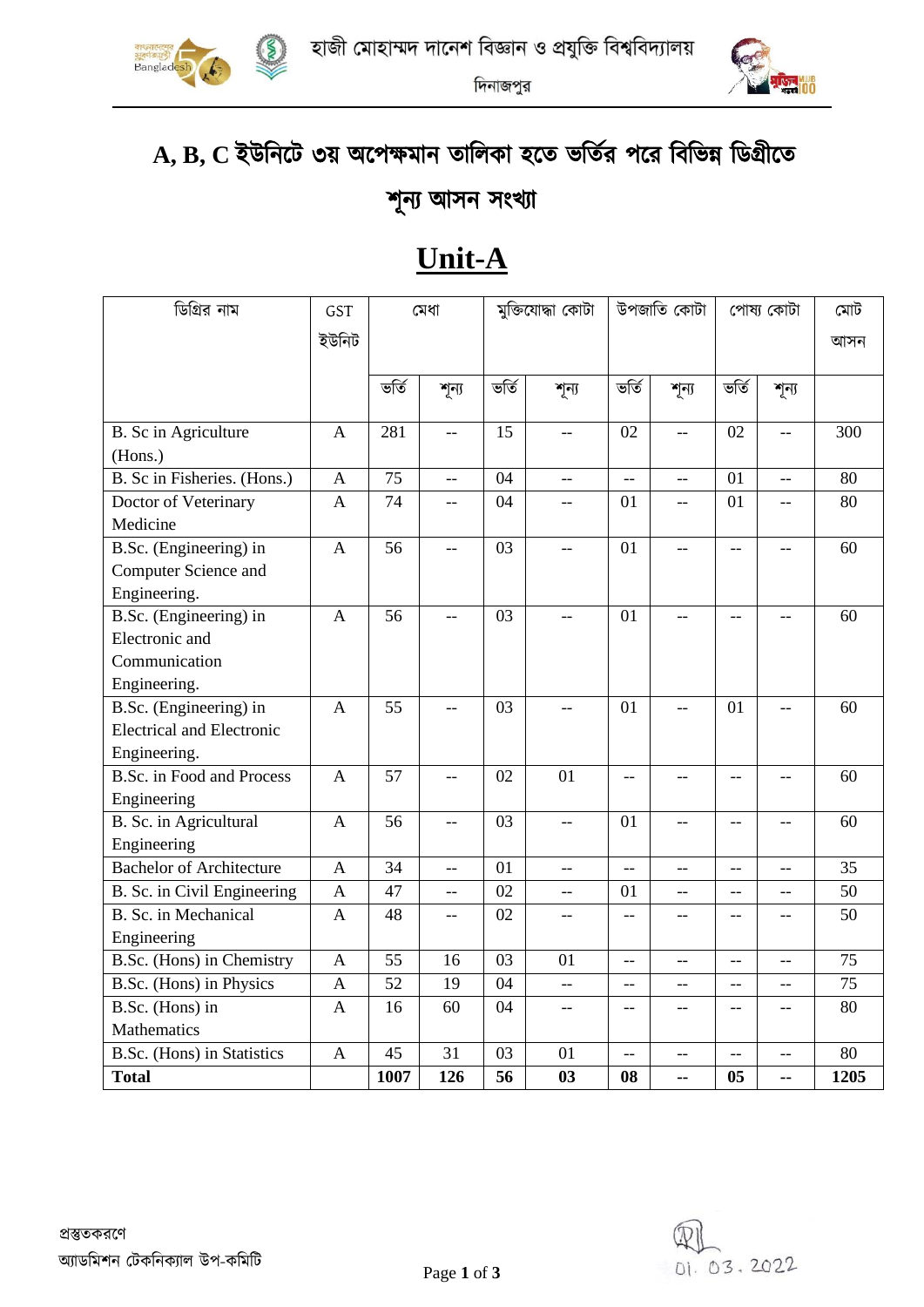





দিনাজপুর

### **Unit-B**

| ডিগ্রির নাম                                    | $GST$ ইউনিট                              | মেধা  |       | মুক্তিযোদ্ধা কোটা |        | উপজাতি কোটা |       | পোষ্য কোটা        |        | মোট |
|------------------------------------------------|------------------------------------------|-------|-------|-------------------|--------|-------------|-------|-------------------|--------|-----|
|                                                |                                          | ভৰ্তি | শূন্য | ভৰ্তি             | শূন্য  | ভৰ্তি       | শূন্য | ভৰ্তি             | শূন্য  | আসন |
| B.S.S. (Hons) in<br>Sociology                  | Arts                                     | 27    | 11    | 02                | 00     | $-$         | --    | $-$               | --     | 40  |
| B.S.S. (Hons) in<br>Economics                  | Arts                                     | 24    | 01    | 01                | 00     |             | $-$   | 01                | $00\,$ | 27  |
| B.A. (Hons) in<br>English                      | Arts                                     | 37    | 00    | 02                | $00\,$ |             | $-$   | 01                | $00\,$ | 40  |
| B.S.S. (Hons) in<br><b>Development Studies</b> | Arts                                     | 00    | 13    | 01                | 00     |             |       | $-$               |        | 14  |
| <b>Total</b>                                   | <b>Arts</b>                              | 88    | 25    | 06                | 00     | 00          | 00    | 02                | 00     | 121 |
| B.S.S. (Hons) in<br>Sociology                  | Science and<br>Commerce                  | 27    | 10    | 01                | 01     | 01          | 00    | $-$               | --     | 40  |
| B.S.S. (Hons) in<br>Economics                  | Science and<br>Commerce                  | 49    | 01    | 03                | 00     |             |       | --                | --     | 53  |
| B.A. (Hons) in<br>English                      | Science and<br>Commerce                  | 37    | 00    | 02                | 00     | 01          | 00    | $-$               | $-$    | 40  |
| B.S.S. (Hons) in<br><b>Development Studies</b> | Science and<br>Commerce                  | 15    | 09    | 01                | 00     | 01          | 00    |                   |        | 26  |
| <b>Total</b>                                   | <b>Science</b><br>and<br><b>Commerce</b> | 128   | 20    | 07                | 01     | 03          | 00    | $\boldsymbol{00}$ | 00     | 159 |